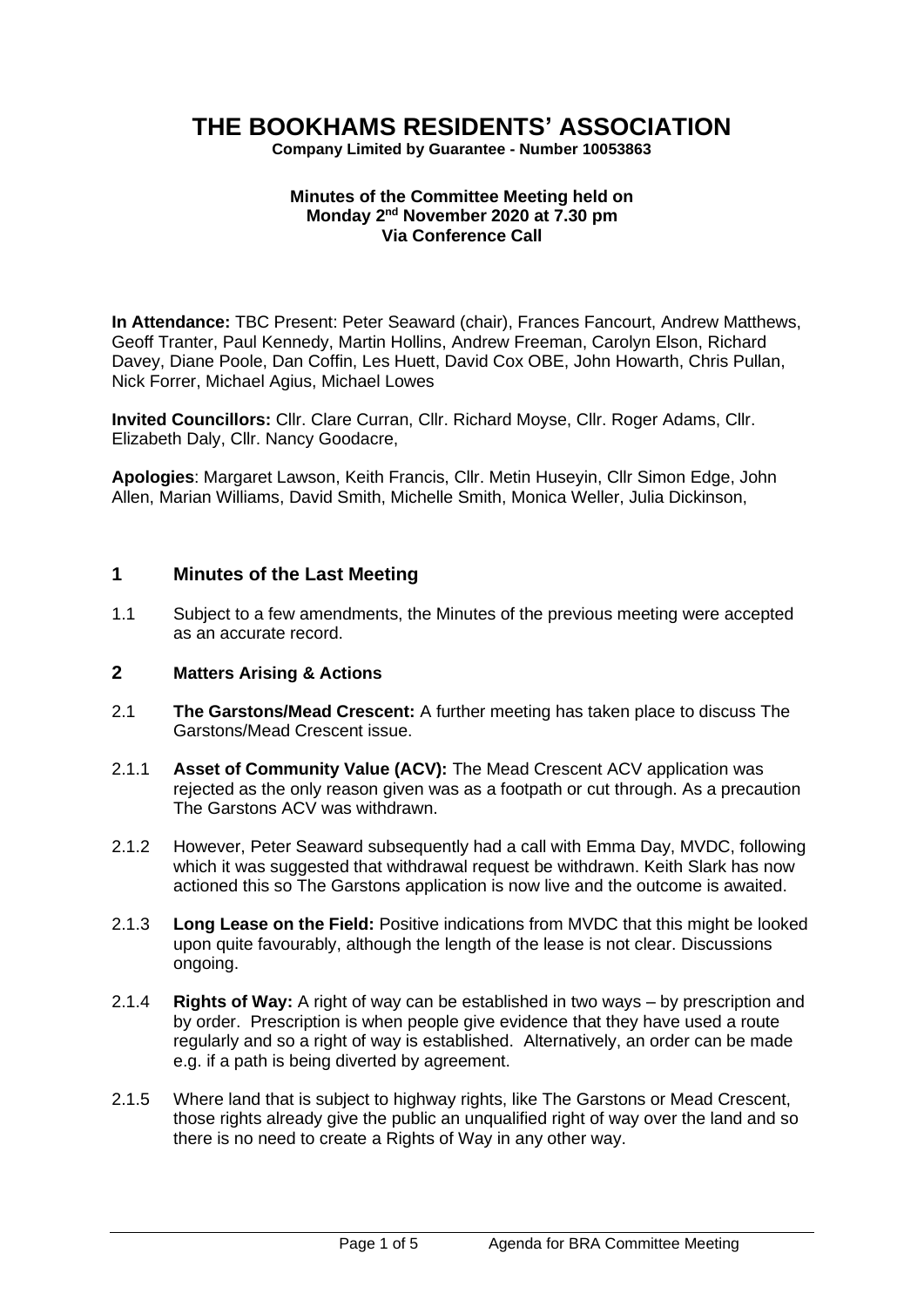2.1.6 However, if the landowner, having got planning permission, were then also to obtain a stopping up order, that would extinguish all and any highway rights over the land, including all rights of way.

# 2.2 **Walking and Cycle Routes**

- 2.2.1 There was a long discussion which intermingled with issues around the High Street and local business. The items discussed were:
- 2.2.2 **Cycle and School Routes to School:** Peter Seaward welcomed Michael Lowes, Head of School Eastwick who spoke about some of the issues experienced during the start and end of the day. Generally there is a need for more children to walk to school, or cycle although this wouldn't be appropriate for the younger age groupd, and less dropping off by car.
- 2.2.3 **School Streets Project**: Clare Curran reported that this initiative, where roads can be temporarily closed for, say, half an hour, during drop-off and pick-up times, is being piloted in several locations in Surrey. Further discussion identified pros (hopefully it would deter use of cars) and cons (difficult for parents with several dropoffs to make and local residents and other road users being inconvenienced). This would also help reduce risks for those children cycling to school.
- 2.2.4 There was also a discussion as to why so many parents drive their children to school. A number of points were raised, in particular health and safety issues and having several children attending different schools.

## **3 Correspondence**

- 3.1 Andrew Freeman reported that there had been two pieces of correspondence:
- 3.1.1 **Lower Shott Off License**: One resident near to the Lower Shott shops is concerned about the change of use application for a convenience store/off licence. They strongly object to this with fears about anti-social behaviour and asked for the BRA's support. Unfortunately, the application has already been approved by officers and there is no mechanism to object to this change of use.
- 3.1.2 **Bookham Common:** One resident reported that a large, unleashed dog had caused concern on Bookham Common, and wished to report this but didn't know how. Les Huett has now provided the link to the BRA's website and the resident duly reported the incident.

# **4 Group Updates**

# 4.1 **Management Group** (Finance, Secretariat, Project Control)

**Finance:** Chris Pullan reported that £80 would be paid to the British Legion for a wreath, and £75 had been committed for a consultant for advice regarding planting. Regarding the Christmas lights John Howard said that the MV Chamber of Commerce would make a £500 donation and Peter Seaward said he would speak to MVDC regarding a grant which is usually made available. **Action: Peter to speak to MVDC.**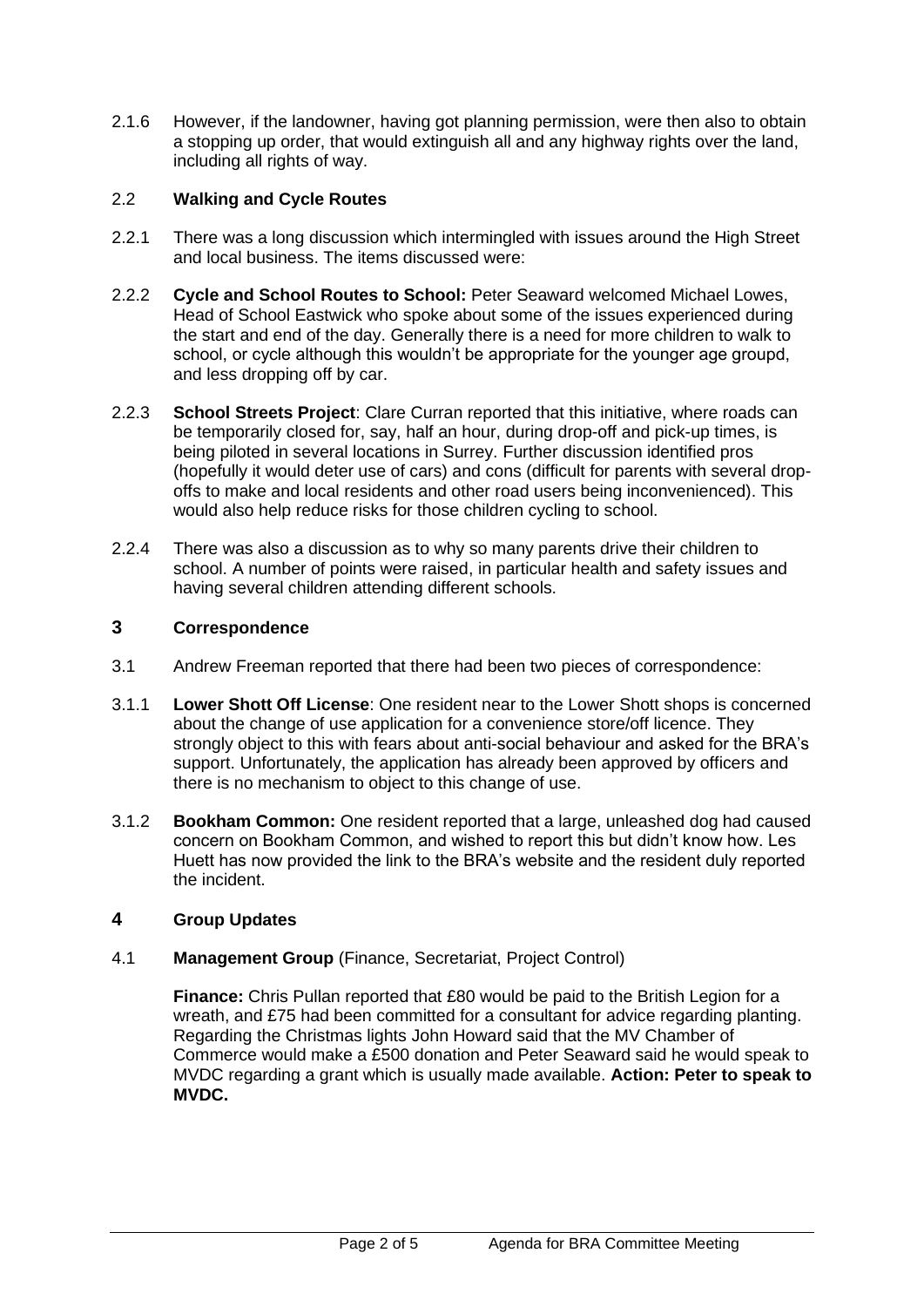## 4.2 **Planning Group:**

- 4.2.1 The Planning Committee had considered 31 applications and sent a letter of representation regarding one, namely 8 Fernlea (MO/2020/1432) on the grounds of overdevelopment and out of keeping.
- 4.2.2 **Planning the Future; Government White Paper.** It was noted that the White Paper is still out for consultation but a number of Sugrrey Councils has queries several aspects and the number of proposes dwellings to be built in MV is still an area of contention.
- 4.3 **Environment Group** (Roads, Paths, Drainage, Flooding, Trees Horticulture, Litter Pick)
- 4.3.1 **Cultivation Order:** The BRA has been given permission to cultivate The Garstons triangle (plants but not trees, plus a bench or two perhaps). An application to extend this to Mead Crescent is planned. SCC officers suggest that this will significantly reinforce the view that the land is of community value should there be a subsequent Stopping Up Order.
- 4.3.2 It was noted that as the BRA is not a statutory body then we will have to pay for the order, but Clare Curran is trying to get this fee waived.
- 4.3.3 Frances Fancourt, who was unable to attend the meeting, sent details in advance regarding further planting and the planters for the area from Lower Shott down the High Street to Church Road end of shops. Frances met with Alison Caldwell and received a summary for suggested planting in these areas including some small trees in planters to tubs outside some shops where there is sufficient space. It is hoped that this work would be funded from CIP funds.
- 4.4 **Community Group** (Education, Police, Transport, Emergency Services, Health, Churches Together)
- 4.4.1 **Howard of Effingham:** It was noted that due to Covid, building had been delayed. It was planned that the school would open in 2022 but this is now highly unlikely, which may impact the admissions process. **Action: Michael Lowes will report back on the latest position regarding the Howard of Effingham at the next meeting.**
- 4.4.2 Michael was also asked to convey the Committees' thanks to all the teachers and support staff that has enabled the schools to remain open during lockdown.
- 4.4.3 **Vehicle Activated Signs**: There has been limited progress. Clare Curran has met Peter Harris who represents the Surrey Camera Safe Partnership, an organisation that can provide such signs. **Action: Andrew Freeman to contact Peter.**
- 4.4.4 **Christmas Box**: Martin Hollins said that Churches Together plan to produce a 'Christmas Box' this year with some treats, etc. to about 200 children.
- 4.4.5 **Bookham Station**: It was reported that improvements are planned and Andrew Matthews has been in contact with the authorities but fears that the improvements will be 'as required' as opposed to anything significant, i.e. disabled access to Platform 2, and that to get eh footpath tarmacked is probably tohe only viable option.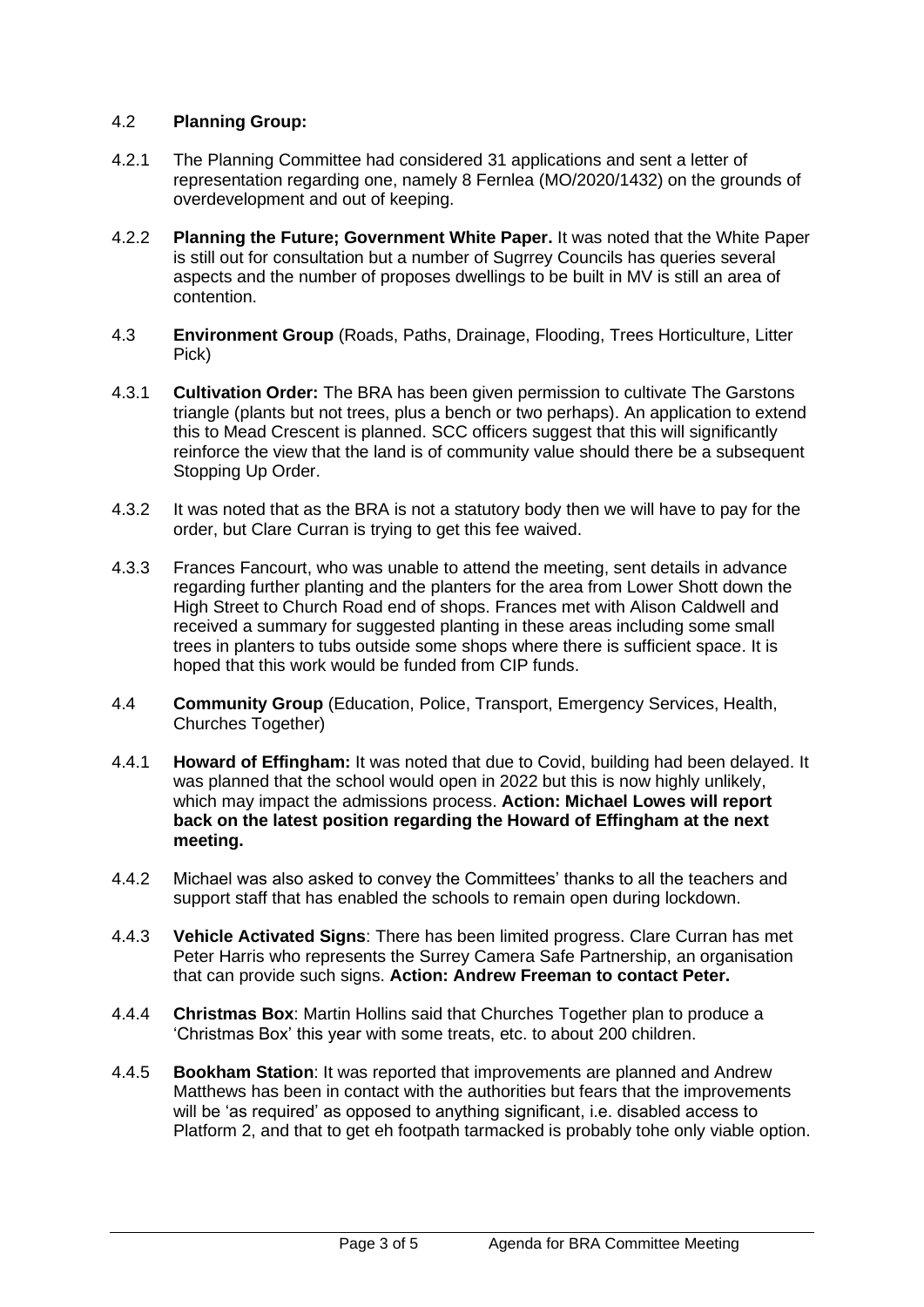- 4.4.6 **Parking Restrictions:** Clare Curran reported that parking restrictions by the station are now completed and are permanent, although it was noted that the yellow lines are at least partially covered with leaves, which should be reported to MVDC. Further restrictions are planned on Eastwick Road by the traffic lights and East Street, although the timeline is unknown.
- 4.4.7 **High Street Survey**: Peter Seaward had been in contact with Clayton Wellman, MVDC's Cabinet Member for Sustainable Economy, regarding the survey. Apparently 23 responses had been received and a summary response would be issued shortly addressing the issues raised.

# 4.5 **Communications and Membership Group**

4.5.1 Communications Campaign - We Are Still Here For You! Les Huett updated the Committee as follows:

## 4.5.2 **Newsletter**

- The Newsletter has been printed and is currently being distributed by Road Stewards. Unfortunately three of our six distributors were unable to onward distribute to Road Stewards due to self-isolation prior to operations or health issues so Carolyn and Les have had to step in and complete this
- As previously reported it is being delivered to all households in Bookham and there is a range of subscription payment options available.
- An A2 poster for all the noticeboards with a summary of activities has been produced.
- An update on BRA activities has been published in the Bookham Bulletin and Effingham Roundabout.
- A Risk Assessment has been carried out on the "Preparation and Delivery of Newsletter and Collection of Subscription during Covid-19 Pandemic". This has been published on the website. Road Stewards have been provided with Procedures to reflect the Risk Assessment within their packs. The Risk Assessment will be kept under review and will be updated and modified as required.

The Committee thanked Les Huett and Carolyn Elson for their tremendous work on distributing the Newsletter.

#### 4.5.3 **Web Site**

- The newsletter PDF has been added
- The home page has been updated with a new header and improvements have been made to the MVDC reporting when using mobile phones
- A risk assessment for Road Stewards has been added under "About".
- An update to the navigation on "More Bookham Village News" page has been made.
- Posts have included Christmas Charity Post Cancellation and MVDC notices on foodbanks and Local Government re-organisation.

# 4.5.4 **Email Campaigns**

- There haven't been any campaigns this month but there will be a campaign on the 8th as a follow up to the Newsletter that should have been delivered.
- We have 820 active subscribers to the email service.